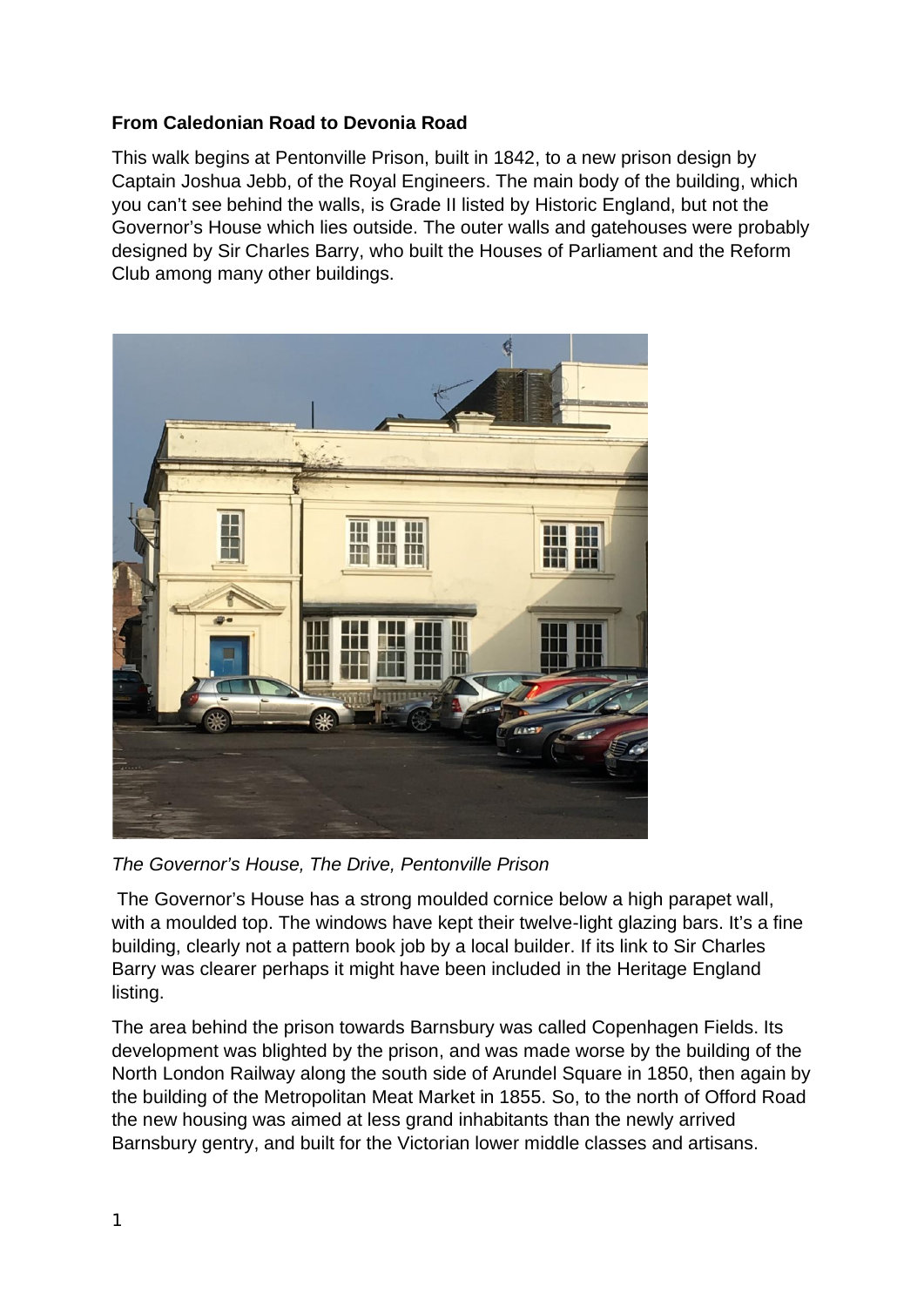One of the remaining examples of these houses is in Hides Street, built a little later than the prison. These houses show how closely packed some of these Victorian communities were between Liverpool Road and Caledonian Road, before they were cleared and rebuilt in the 1970s and 80s.



## *1-4 Hides Street.*

These double fronted cottages are surprisingly humble for Islington. There are four of them, some in better condition than others.

We then set off for something much grander, Arundel Square, built bit by bit on an area known as Pocock's Fields. The Pococks were land speculators who bought up pockets of land in north London as it was developed, some as far away as Kilburn. This was the last of the Islington squares to be built and you can see from the north side, with elaborate Italianate detailing and Kensington style porches, that the builders had ambitions. The North London railway cut through the south side in 1850 and the east and west terraces are smaller and less ambitious, though with nice detailing. It barely feels like a square when you walk into it.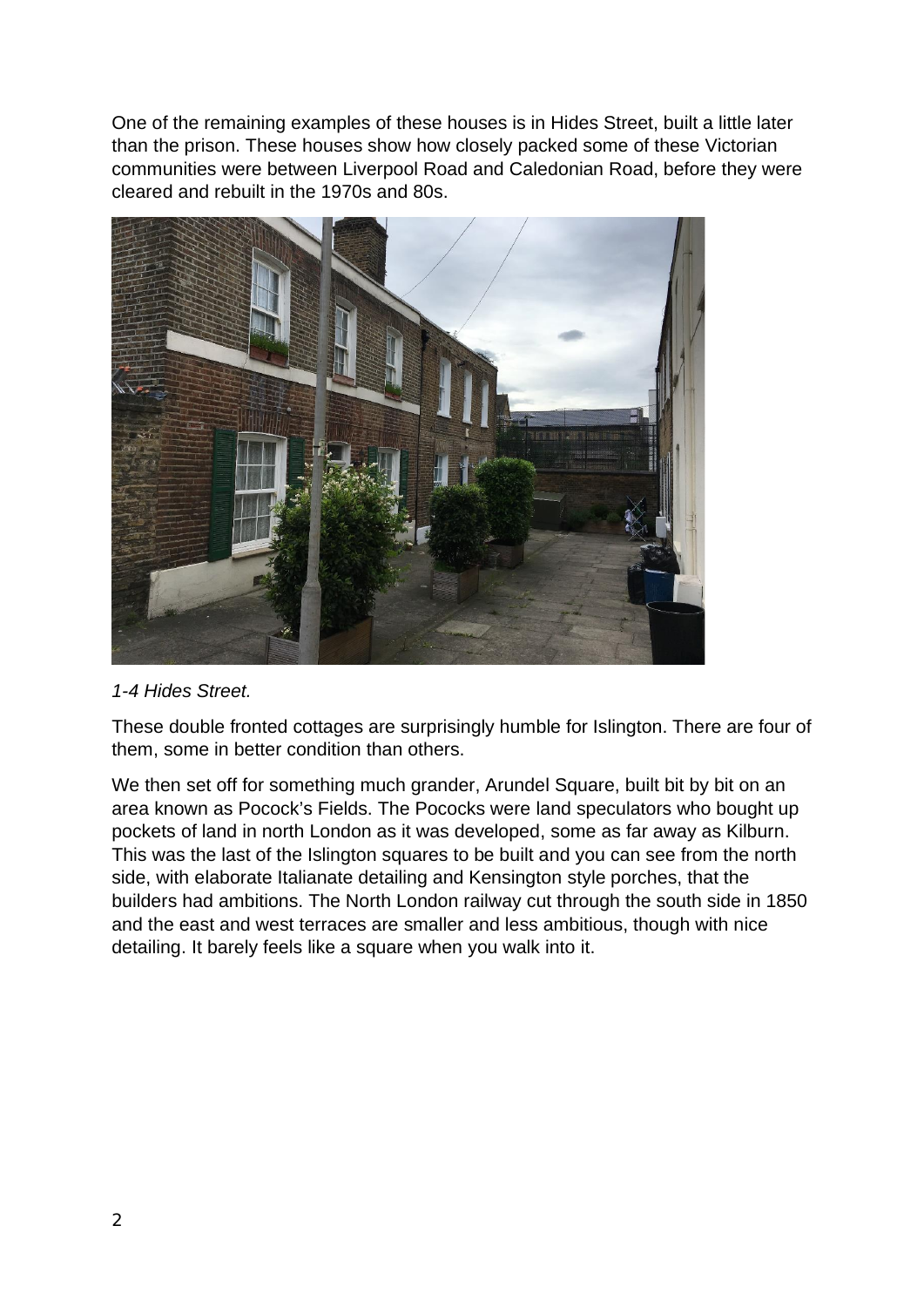

*28 and 29 Arundel Square.*

Walk out of the square along Arundel Place to Offord Road and turn right to a new housing development called the Barnsbury Complex. This contains one of the finest of the London School Board buildings of the Edwardian era. It was built between 1902 and 1905 by T.J Bailey and his team of architects, to a very individual Queen Anne Baroque style. The building of these schools in the 1890s and 1900s was a great municipal achievement and shows the shift from religious and charitable education to local authority schools. Boys and girls have different entrances and the main gateway onto Offord Road is magnificent. The Edwardian blocks are hard to see in full because the new development of which they are now part (2009-10) is gated and locked. It is worth walking round to the rear entrance in Barnsbury Park where you can see between the modern blocks one of the best of the old school buildings, a fine Edwardian reproduction of a Queen Anne country house.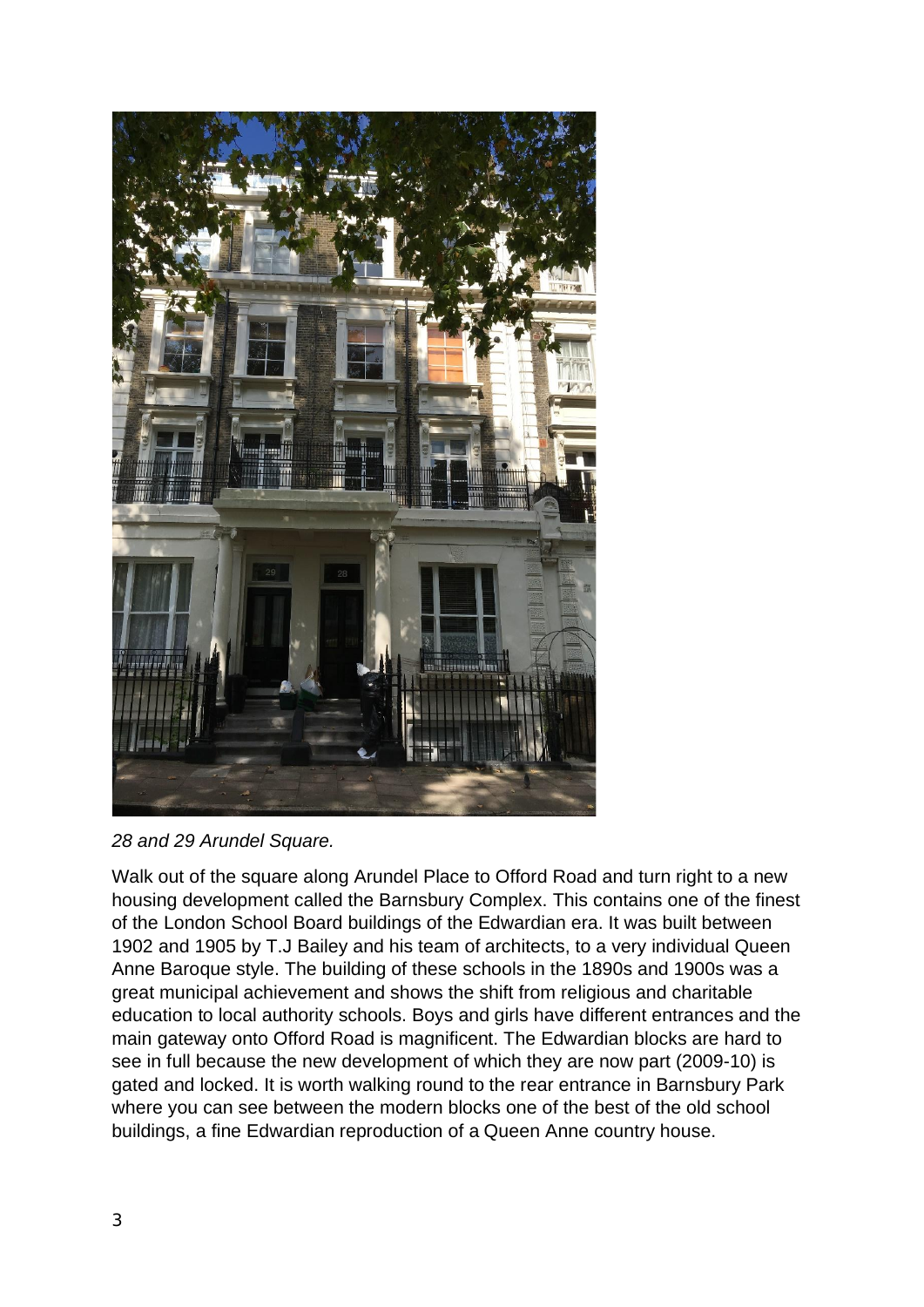

*The former Barnsbury Girls School from Barnsbury Place*

Walk across Liverpool Road and down to Upper Street. Go towards the Angel from the corner with Cross Street and you pass along a parade of shops starting at number 292. These were all built after 1886, when this section of Upper Street was demolished to widen the road and a new parade of shops was built with living space above.

Their occupants over the years show the varied economic and political life of Islington since the 1880s. Number 293 was a laundry from around 1900 until 1970, losing the battle against the domestic washing machine. Number 295 was for 70 years the offices of the Islington South West Labour Party, from 1974 Islington South and Finsbury. (The local Conservative Party headquarters was for many years in a locally listed former chapel in nearby Furlong Road). Number 297 was a dairy from 1900 until the Second World War. Camden Publishing was founded in number 323 in 1904. Others included a perambulator maker, a wholesale cigar merchant and a book edge gilder. Most are now estate agents, restaurants and cafes.

Cross south over Essex Road and down St. Peter's Street and you come to the final stage of this walk. St. Peter's church itself is Grade II listed, built in 1834-5 by Sir Charles Barry in a plain Gothic style, with corner pinnacles. It clearly proved too plain for the parishioners, who quickly took on the local architects Roumieux and Gough to tart it up. This they did (1842-4) in a fantastical Gothic manner with a spindly tower, flying buttresses and Early English porch and transepts. But just before this, they built the next-door rectory and school in Devonia Road (1837).